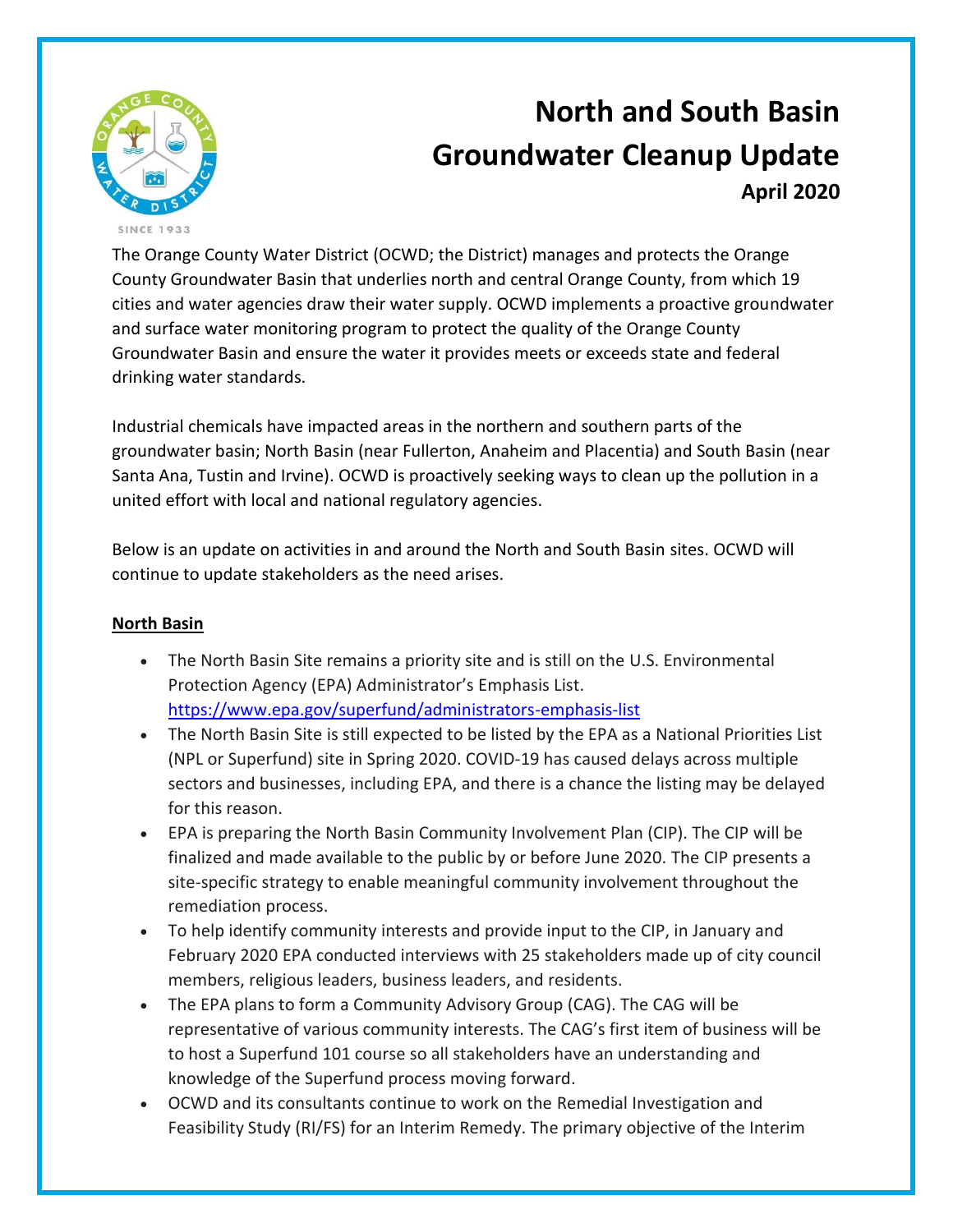Remedy is to contain parts of the contaminant plume with the highest concentrations to protect groundwater resources used for potable water supplies. The current status of RI/FS activities are as follows:

- A Draft Human Health Risk Assessment (HHRA) has been submitted to EPA and state agencies for review. The HHRA calculates the health risk posed by the contaminated groundwater if that groundwater was produced. State and federal drinking water standards preclude that from happening. However, it demonstrates that the contaminated groundwater cannot be used without treatment.
- A Draft RI Report is expected to be submitted to EPA and state agencies for review in late April. The RI Report describes the project area hydrogeology, and the nature and extent of contamination.
- A Draft Remedial Alternatives Screening Technical Memorandum is expected to be submitted to EPA and state agencies for review in late April 2020. This Technical Memorandum identifies and screens technologies that may be incorporated into alternatives that will be presented and evaluated in the FS.
- Groundwater modeling (computer simulations) is being conducted to estimate the number of extraction wells and their approximate locations and pumping rates to contain groundwater contamination for the Interim Remedy.

## **South Basin**

- OCWD is nearing completion of the RI phase of work and will submit a Draft Final RI Report to state regulatory agencies and stakeholders in early May.
- OCWD performed an assessment of the risk to human health and the environment associated with contaminated groundwater in the South Basin area. A draft human health and ecological risk assessment (HHERA) report was submitted to the regulatory agencies in October 2019 and technical comments were provided to OCWD. The District is preparing responses to those comments in a revised HHERA report that is anticipated to be completed in May 2020.
- OCWD has initiated the FS phase of the South Basin project by developing a computer groundwater flow model which will be used to evaluate potential remedial alternatives to address groundwater contamination that has migrated away from source locations and is not being addressed. Potential implementation of a selected remedy, or remedies, will be consistent with and complementary toward existing active remediation systems operated by other parties.